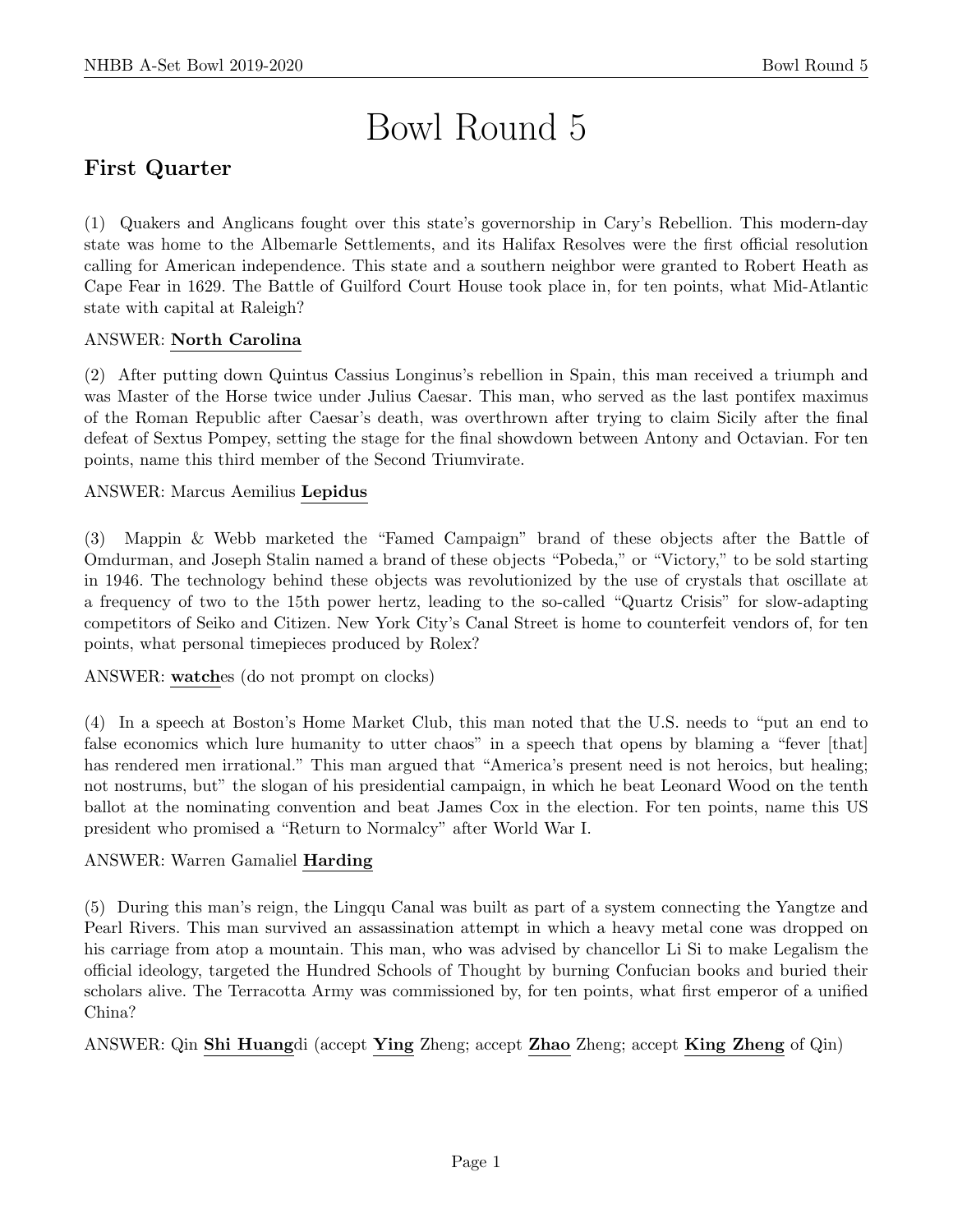(6) A photograph taken in this city shows two men wielding pistols taking cover behind a forklift. An event in this city was partially fueled by a store owner receiving probation for the murder of Latasha Harlins over the suspected theft of a \$1.79 bottle of orange juice. During an event in this city referred to as Sa-I-Gu, Richard Rhee and 20 of his employees set up an armed camp to defend the California Market. For ten points, name this city where racial tensions between the Korean and Black communities exploded after four police officers were acquitted for the beating of Rodney King.

#### ANSWER: Los Angeles (accept LA)

(7) A black-and-white photo of a 1913 rally is juxtaposed with a photo of this event that was digitally altered by the National Archives for an exhibit celebrating the centennial of the 19th Amendment; the alterations included blurring part of the phrase "God hates Trump." Vanessa Wruble co-led this event, whose attendance dwarfed that of a ceremony held the previous day. For ten points, name this January 21, 2017 rally, the largest single-day protest in American history, against the policies of Donald Trump.

#### ANSWER: 2017 Women's March (accept 2017 Women's March on Washington; accept descriptive answers that include the words Women's March)

(8) Adam of Bremen claimed that the people of Uppsala would sacrifice animals to this god during wartime. Through the process of *interpretatio romana*, Tacitus equated this deity with Mercury. Animals may have been hung by the neck in honor of this god's impalement and self-hanging from Yggdrasil to receive knowledge of the runes. The day Wednesday is believed to have been derived from the name of, for ten points, what one-eyed chief god of the Norse pantheon, the father of Thor?

## ANSWER: Odin (accept Wotan)

(9) A member of this family calmed an angry crowd at the execution of George Burroughs by claiming that he was "no ordained minister." The work Remarkable Provinces, which contains selections from the controversial Malleus Maleficarum, was written by a member of this family. During a 1692 event, a member of this family warned John Richards against the use of spectral evidence. The Salem Witch Trials involved, for ten points, what powerful Puritan family that included Increase and Cotton?

ANSWER: Mather family (accept Cotton Mather; accept Increase Mather after "Remarkable" is read)

(10) These people were able to place a poster on a monarch's bedchamber door at Amboise [am-BWAHZ] in the Affair of the Placards. These people, who attempted to settle Fort Caroline, were massacred two days after an attack on one of them, Gaspard de Coligny. Catherine de Medici probably ordered the St. Bartholomew's Day Massacre against these people, the subjects of Louis XIV's Edict of Fontainebleau and Henry IV's Edict of Nantes. For ten points, name this group of French Calvinists.

ANSWER: Huguenots (prompt on French Protestants/Calvinists before mentioned)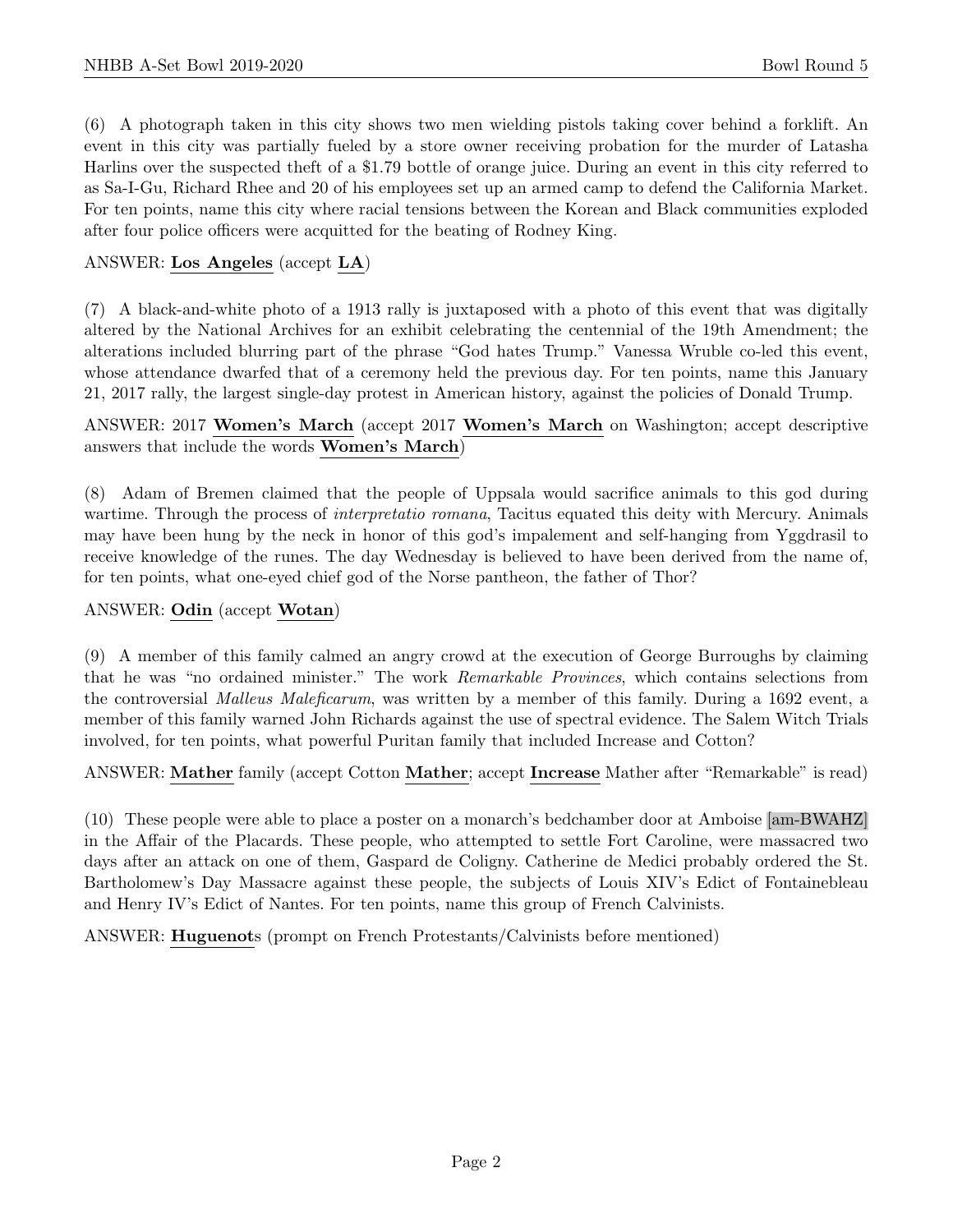# Second Quarter

(1) This monarch offered refuge to the exiled Duke of Warwick and arranged an alliance between the Duke and Margaret of Anjou. In the Treaty of Picquigny, this ruler paid 75,000 crowns to end the Hundred Years' War. The League of the Public Weal was organized by the Duke of Berry to oppose this monarch. The death of this king's rival, Charles the Bold, allowed him to annex Burgundy. For ten points, name this French king from 1461 to 1483 whose nickname is derived from his webs of schemes.

ANSWER: Louis XI [11] (accept Louis the Universal Spider; prompt on Louis)

BONUS: The Treaty of Picquigny was agreed to by Louis XI and this English king, the older brother of Richard III.

## ANSWER: Edward IV (prompt on Edward)

(2) This thinker contrasted the use of windmills in pre-industrial Europe with power plants along the Rhine River in his The Question Concerning Technology. This thinker, who discussed the essence of art in The Origin of the Work of Art, was labeled a Mitläufer [MITT-loy-fer] following World War II. For ten points, name this German philosopher who defined dasein in the book Being and Time and was a prominent member of the Nazi Party.

#### ANSWER: Martin Heidegger

BONUS: Despite his Nazi membership, Heidegger had an affair with this Jewish German-American philosopher. This philosopher wrote historical philosophy books like Eichmann in Jerusalem and The Origins of Totalitarianism.

#### ANSWER: Hannah Arendt

(3) A "Little" version of this event was presided over by W.G. Boshoff and saw one target say "My Lord, I am a professional agitator." Percy Yutar was the chief prosecutor during this event, in which one side was defended by Bram Fischer. A defendant in this trial claimed that the Sharpeville Massacre justified the use of force by the oppressed in a three-hour-long speech given by a man who declared "I am prepared to die." For ten points, name this trial in which Nelson Mandela was sentenced to life imprisonment in 1964.

#### ANSWER: Rivonia Trial

BONUS: Many of the defendants in the Rivonia Trial were members of this group, the armed wing of the African National Congress, that formed in the wake of the Sharpeville Massacre.

#### ANSWER: Umkhonto we Sizwe (accept Spear of the Nation)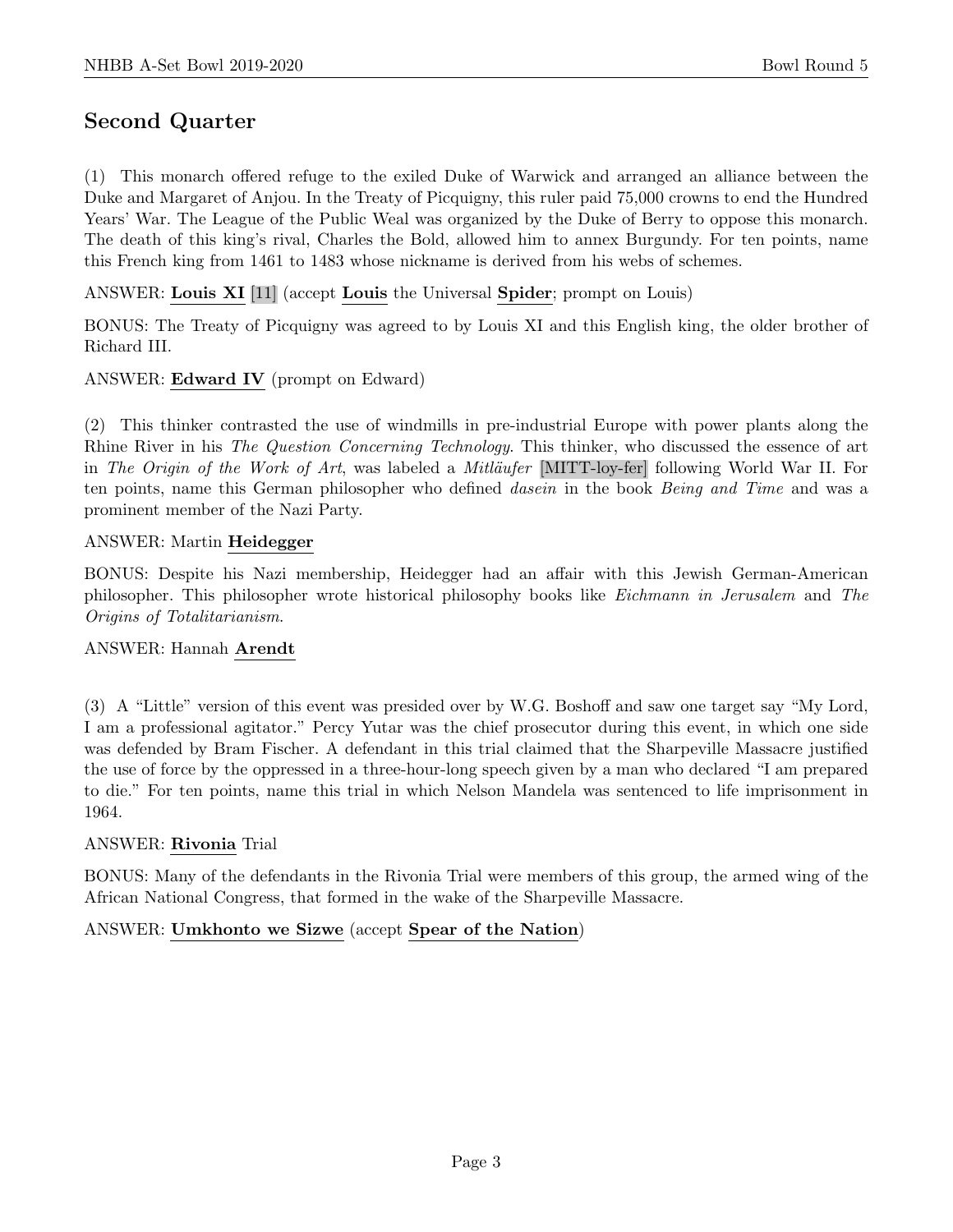(4) A player of this instrument collaborated on the album East Meets West with Yehudi Menuhin at the 1966 Bath Music Festival. Vilayat Khan popularized this instrument, which was played by a virtuoso at the charity Concert for Bangla Desh and taught to George Harrison for songs like "Norwegian Wood." The score for Satyajit Ray's Apu Trilogy was composed by Ravi Shankar, a master of, for ten points, what Hindustani string instrument?

#### ANSWER: sitar

BONUS: A sitar is featured in the introduction to "Paint it Black" by this British rock band. This band's performance at the Altamont Free Concert was marred by the killing of Meredith Hunter by a security guard from the Hells Angels.

#### ANSWER: The Rolling Stones

(5) During this siege, Edmund Kirby Smith attempted to attack all of his opponent's supply depots, including Miliken's Bend and Lake Providence. Residents built dugouts that the enemy called "Prairie Dog Villages" to hide from shelling during this siege, which ended on July 4th after General John Pemberton surrendered. The Confederacy was split in half after, for ten points, what Union victory by Ulysses S. Grant, the capture of a vital city in Mississippi?

#### ANSWER: Siege of Vicksburg

BONUS: A Confederate general with this surname waited indefinitely for reinforcements without ever engaging Grant's forces. Another Confederate general with this last name died at Shiloh.

#### ANSWER: Johnston (accept Joseph Johnston; accept Albert Johnston)

(6) This author's essay "Blind Nightmare" and book Underground each discuss a terrorist attack on a subway system carried out by the Aum Shinrikyo doomsday cult. That attack also influenced a novel by this author that depicts Aomame and Tengo falling into an alternative version of the year 1984. Hong Kong censored Killing Commendatore, the most recent novel by, for ten points, what Japanese novelist of 1Q84 and The Wind Up Bird Chronicle?

#### ANSWER: Haruki Murakami

BONUS: A Murakami collection including "Honey Pie" and "Super-Frog Saves Tokyo" was inspired by one of these events that killed over 4,000 people in Kobe in 1995.

ANSWER: earthquake (accept the Kobe earthquake or Great Hanshin Earthquake; accept after the quake)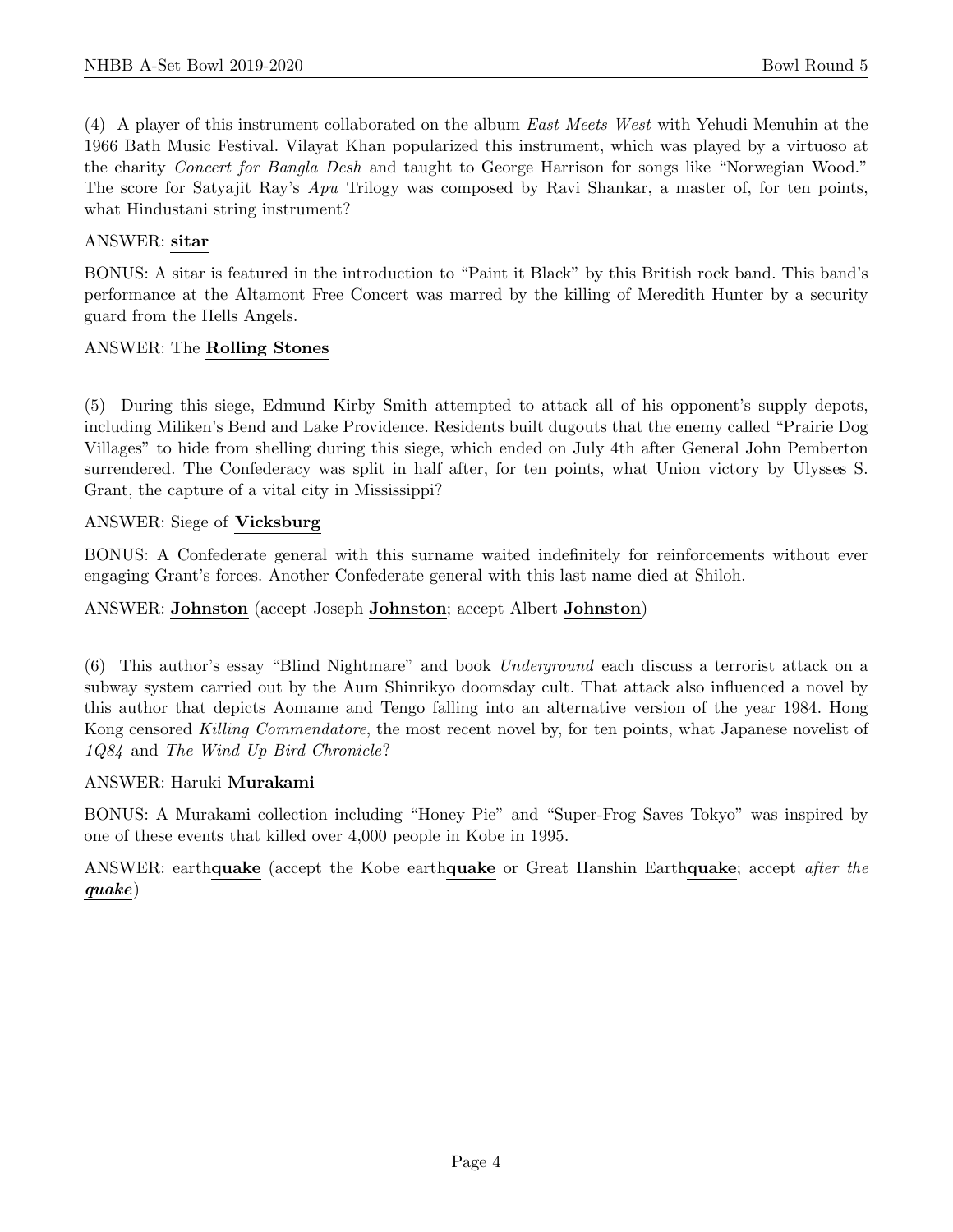(7) Harry von Arnim saw this man as a rival and thus stole sensitive records from an embassy in France. This man, whose policies included a Sickness Insurance Law and Accident Insurance Law, formed the League of the Three Emperors. This man helped provoke France into war with the Ems Dispatch and launched the Kulturkampf against Catholic power. This user of Realpolitik gave the "iron and blood" speech to the Prussian Chamber of Deputies. For ten points, name this first Chancellor of a unified Germany.

#### ANSWER: Otto von Bismarck

BONUS: Bismarck's Kulturkampf was carried out through the May Laws, which were written by, and alternatively named for, this education minister.

ANSWER: Adalbert Falk (accept Falk Laws)

(8) The fifth of the nine points of this proposal called for an executive-appointed Supreme Tribunal to oversee federal impeachment accusations, and its sixth point affirmed the Articles of Confederation as the law. William Paterson put forth this 1787 proposal calling for a unicameral legislature in which each state had one vote and thus equal representation. The Virginia Plan competed with this plan until the Connecticut Compromise was reached. For ten points, name this proposal at the Constitutional Convention that favored small states.

#### ANSWER: New Jersey Plan

BONUS: The New Jersey Plan included this concept, which was included in Article 1, Section 2, Clause 3 of the Constitution until 1868.

ANSWER: Three-Fifths Compromise (accept descriptions related to slaves being worth three-fifths the population of free people)

# Third Quarter

The categories are . . .

- 1. 20th Century US Vice Presidents
- 2. European Inventors and Engineers
- 3. Explorers of the New World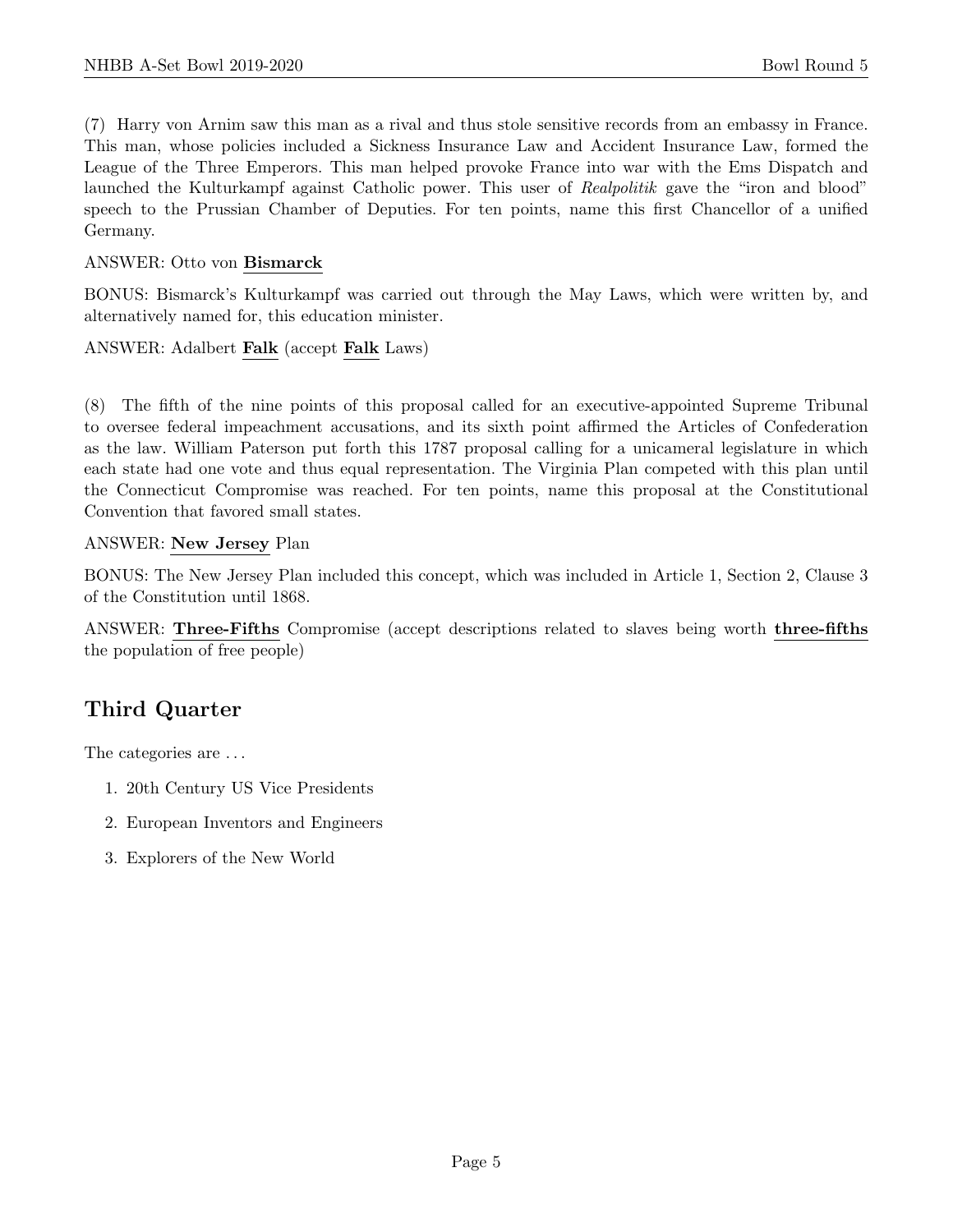20TH CENTURY US VICE PRESIDENTS

Name the Vice President who...

(1) Supposedly "invented" the Internet before serving under Bill Clinton.

ANSWER: Al(bert) Gore

(2) Became President after fighting with the Rough Riders in Cuba.

ANSWER: Theodore Roosevelt (or Teddy Roosevelt; prompt on Roosevelt)

(3) Became President after the death of Warren Harding.

#### ANSWER: Calvin Coolidge

(4) Served under Dwight Eisenhower.

#### ANSWER: Richard Nixon

(5) Resigned in 1973 for tax evasion, after which he was replaced with Gerald Ford.

#### ANSWER: Spiro Agnew

(6) Was appointed in 1974 to serve under Ford.

#### ANSWER: Nelson Rockefeller

(7) Served FDR for eight years and legendarily said the Vice Presidency was "not worth a bucket of warm spit."

ANSWER: John Nance Garner

(8) Devised a German reparations plan in 1925.

ANSWER: Charles Dawes (accept Dawes Plan)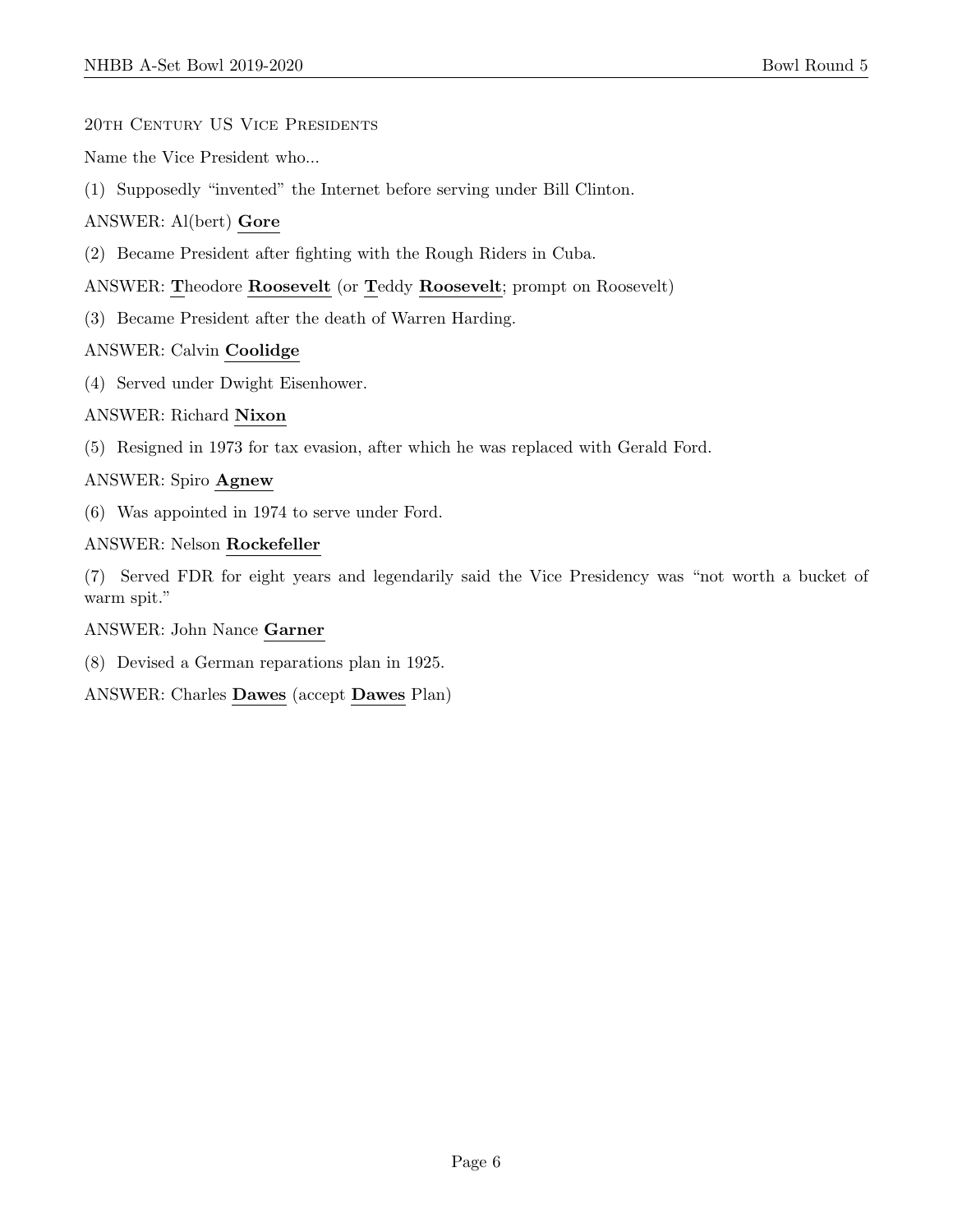#### European Inventors and Engineers

Name the...

(1) Physician who suggested a "simple mechanism" for decapitation in the French Revolution; the device shares his name.

#### ANSWER: Joseph-Ignace Guillotin [ghee-oh-tan] (accept guillotine [ghee-oh-teen])

(2) German who developed the moveable type printing press.

#### ANSWER: Johannes Gutenberg

(3) Swedish businessman who owned Bofors and patented dynamite.

#### ANSWER: Alfred Nobel

(4) Scottish chemist who improved on the Newcomen steam engine and names the SI unit of power.

#### ANSWER: James Watt

(5) German who invented a namesake no-spark combustion engine and died at sea mysteriously in 1913.

#### ANSWER: Rudolf Diesel

(6) English "traitor" who memorized the designs of the Arkwright spinning frame to build textile mills in New England.

ANSWER: Samuel Slater

(7) English engineer of the Great Western Railway who tunneled under the Thames in the 1830s.

#### ANSWER: Isambard Kingdom Brunel

(8) Russian aviation family of Andrei, who reverse-engineered the B-29, and Alexei, who designed the first supersonic passenger jet.

ANSWER: Tupolev family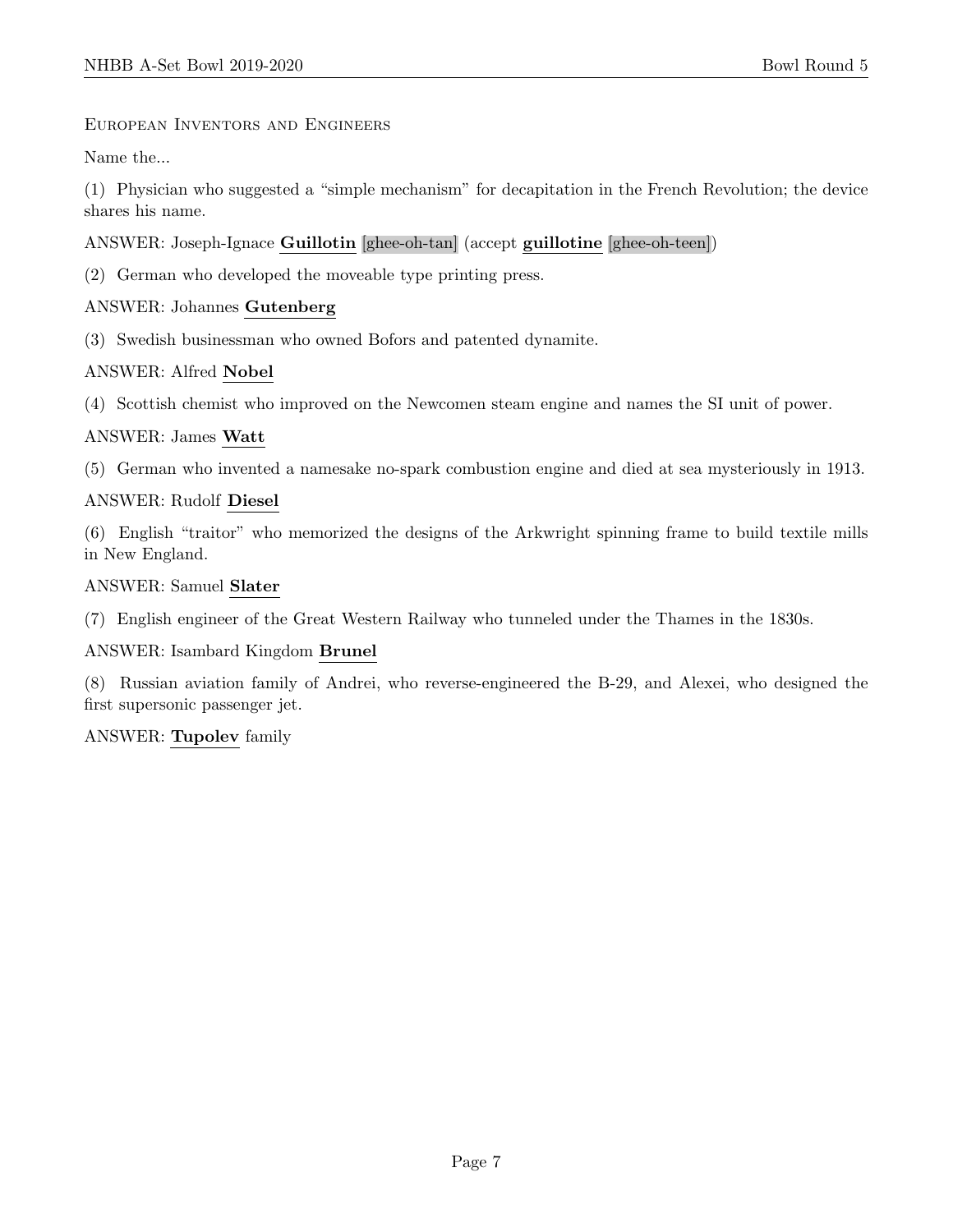Explorers of the New World

Name the explorer who...

(1) Brought a few dozen slaves back with him on the Ni $\tilde{m}$ a and Pinta after his 1492 voyage to the New World.

- ANSWER: Christopher Columbus (or Cristobal Colon)
- (2) Established the Vinland colony as the first European in North America around 1000 AD.

#### ANSWER: Leif Erikson

(3) Briefly governed Puerto Rico and sought the Fountain of Youth in Florida.

ANSWER: Juan Ponce de Leon (prompt on partial last names)

(4) Mapped the Gulf of Saint Lawrence and claimed Canada for France.

ANSWER: Jacques Cartier

(5) Crossed Panama in 1513 to become the first European to reach the Pacific through the New World.

ANSWER: Vasco Núñez de Balboa

(6) Accidentally reached Brazil, claiming it for Portugal, on his way to India in 1500.

ANSWER: Pedro Alvares Cabral

(7) Helped Pizarro conquer the Incas and was the first European to cross the Mississippi River.

ANSWER: Hernando de Soto

(8) Executed a native guide he called "the Turk" after they discovered that Quivira, in modern Kansas, was not a city of gold.

ANSWER: Francisco Vázquez de Coronado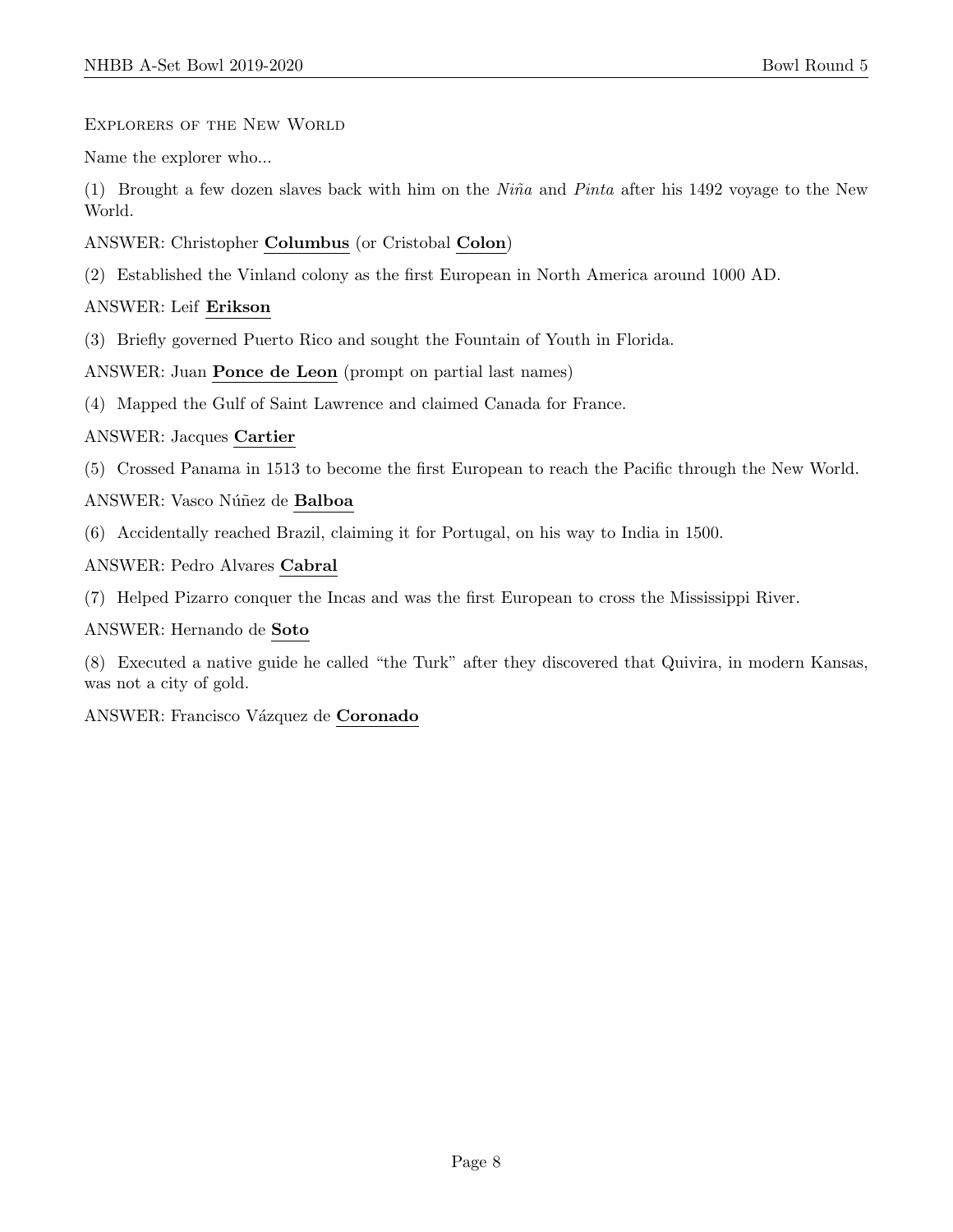# Fourth Quarter

(1) This leader wrote that he would "take my first step on the road to eternity [and] leave life to enter history" before he shot himself with a revolver. The Integralists supported this leader, who created a monopoly on copper known as (+) Vale. After announcing that a communist plot called the Cohen Plan sought to overthrow his government, this man threw out the Constitution of 1934 and proclaimed an (\*) "Estado Novo" that lasted until 1945. For ten points, name this president and dictator of Brazil.

#### ANSWER: Getulio Vargas

(2) In 1851, gold was discovered in this state's town of Ophir. The last autocratic governor of this state, Lachlan Macquarie, constructed the inland city of Bathurst after the crossing of the Blue Mountains. Years after surviving the  $(+)$  Mutiny on the Bounty, Vice-Admiral William Bligh was made governor of this state; he faced the  $(*)$  Rum Rebellion here. In 1788, Arthur Phillip landed the First Fleet near Botany Bay in what is now, for ten points, what Australian state south of Queensland, where James Cook charted what is now Sydney?

ANSWER: New South Wales (accept NSW; do not prompt on "Wales")

(3) This king, who had an illegitimate son with Margareta Slots, founded the University of Tartu after acquiring Estonia in the Treaty of Altmark. This ruler ended a war with the Treaty of Knass after pillaging  $(+)$  Scania, and he made use of auxiliaries called Hakkapeliitta from Finland. This man's advisers included (\*) Axel Oxenstierna. Count Tilly and Albrecht von Wallenstein were defeated by, for ten points, what monarch from the House of Vasa who won the Battle of Breitenfeld for Sweden during the Thirty Years War?

ANSWER: Gustavus Adolphus (accept Gustav II Adolf; prompt on "Gustav(us)")

(4) This civilization's artwork became known to academics after Melgar Serrano carried out an excavation of Monument A. The Cascajal [cas-ca-hall] block may have been evidence of a writing system in this civilization, whose people were the  $(+)$  first to practice ritual bloodletting in Mesoamerica and became known as the "rubber people" because they could extract latex from trees. (\*) La Venta and San Lorenzo were centers of, for ten points, what early Mesoamerican civilization that became known for building large stone heads?

#### ANSWER: Olmecs

(5) Peace activists during this conflict included Betty Williams and Mairead Corrigan, who shared a Nobel Peace Prize for founding the Community of Peace People. Attacks in this conflict included an ambush at Narrow Water Castle near Warrenpoint. "1 (+) Para" gained notoriety in this conflict for the Ballymurphy Massacre and the Bogside Massacre, the latter of which became known as (\*) "Bloody Sunday." The 1998 Good Friday Agreement ended, for ten points, what conflict in Northern Ireland?

ANSWER: The Troubles (prompt on descriptions of violence in Northern Ireland)